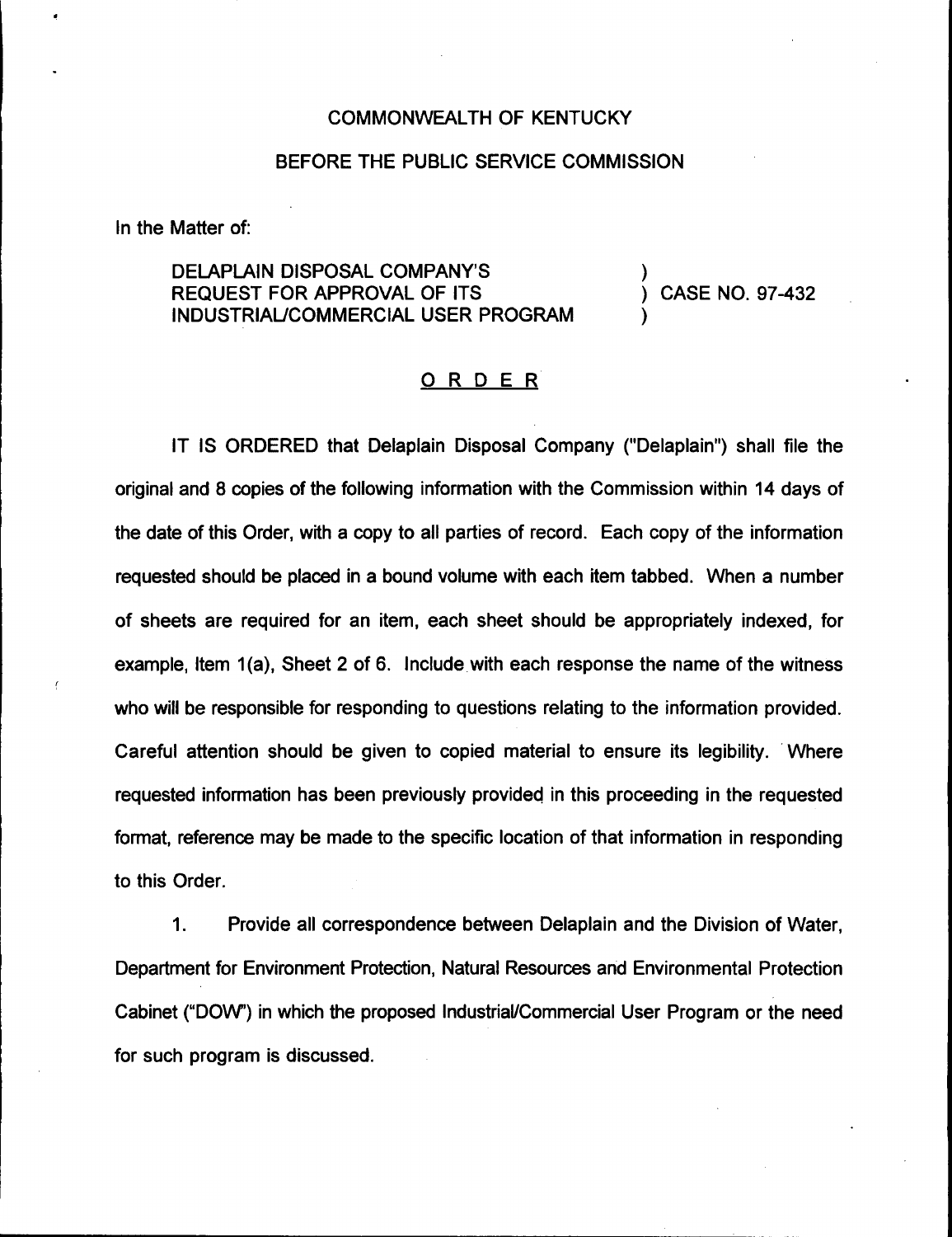2. Provide Delaplain's Kentucky Pollutant Discharge Elimination System ("KPDES") permit.

3. a. Is Delaplain currently involved in any administrative proceeding before the Natural Resources and Environmental Protection Cabinet regarding the operation of its sewage treatment facilities?

b. If yes, for each proceeding,

(1) State its assigned case number.

{2) Describe the issues involved.

{3) Provide the notice of violation or administrative complaint that initiated the proceeding.

(4) State its current status.

4. a. Is Delaplain currently a party to any judicial proceeding in which the Natural Resources and Environmental Protection Cabinet is also a party and whose subject matter involves the operation of its sewage treatment facilities?

b. If yes, for each proceeding,

(1) Identify the court in which the action is pending and the action's assigned case number.

(2) Describe the issues involved.

(3) Provide the complaint that initiated the judicial proceeding.

(4) State its current status.

5. a. Provide Delaplain's original Industrial/Commercial User Program.

b. When, if ever, did this program become effective?

 $-2-$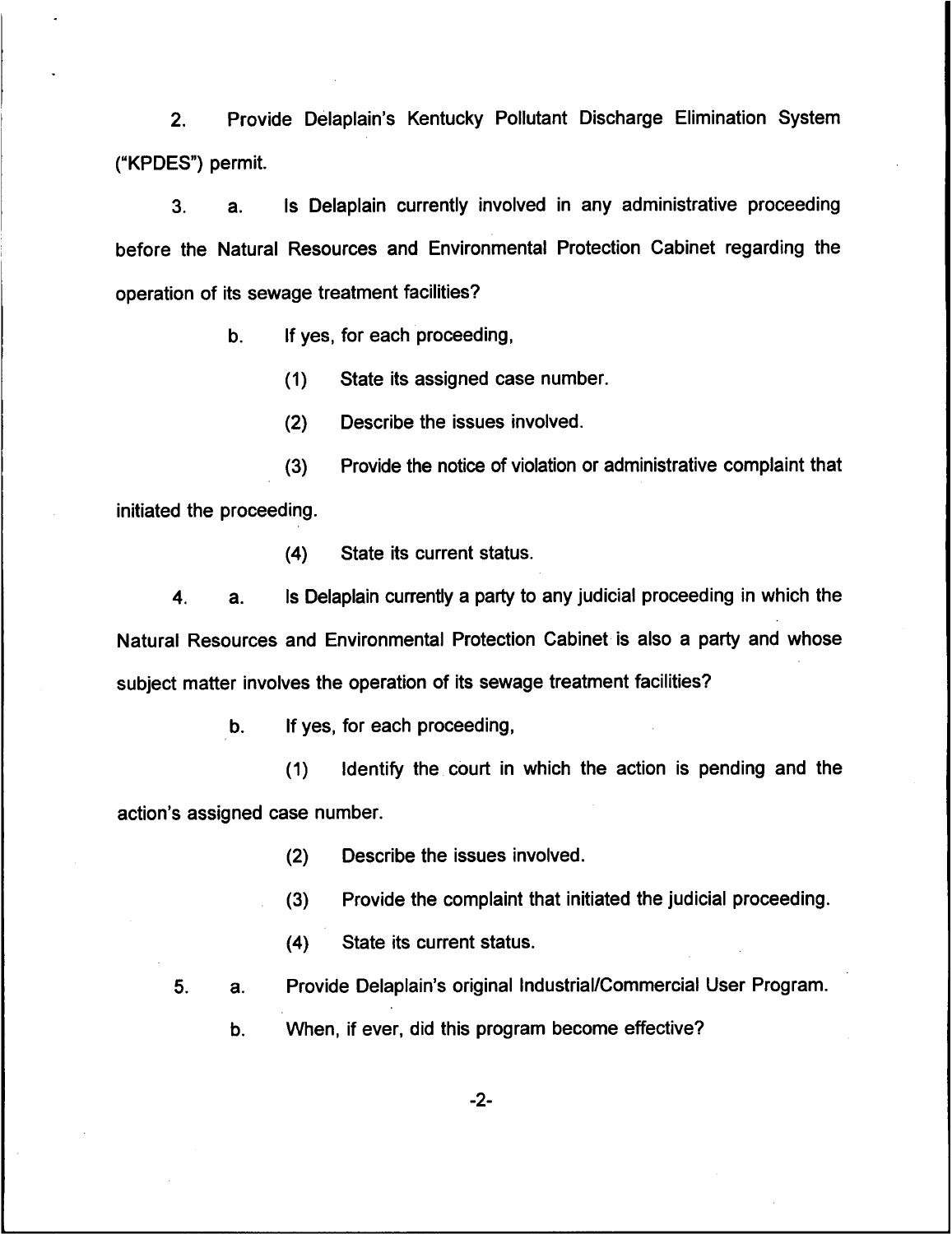6. a. Who prepared Delaplain's revised Industrial/Commercial User Program?

> For each person listed in the response to Question 6(a),  $b<sub>1</sub>$

(1) Describe his or her role in the development of Delaplain's Industrial/Commercial User Program.

(2) Provide his or her curriculum vitae.

7. Does Delaplain intend to apply the rules and regulations set forth in the proposed Industrial/Commercial User Program to all customers?

8. List all of Delaplain's industrial and commercial customers and the level of waste which each placed into Delaplain's wastewater treatment system in calendar year 1997.

9. a. What notice, if any, of the proposed Industrial/Commercial User Program has Delaplain given to its customers?

b. If Delaplain provided written or published notice of its proposed Industrial/Commercial User Program to its customers, provide this notice.

10. a. What discussions, if any, has Delaplain had with its current customers regarding the proposed Industrial/Commercial User Program?

b. Provide all correspondence between Delaplain and its customers in which the proposed Industrial/Commercial User Program is discussed.

11. a. Why has Delaplain chosen to establish a permitting system to comply with the requirements of its KPDES permit?

-3-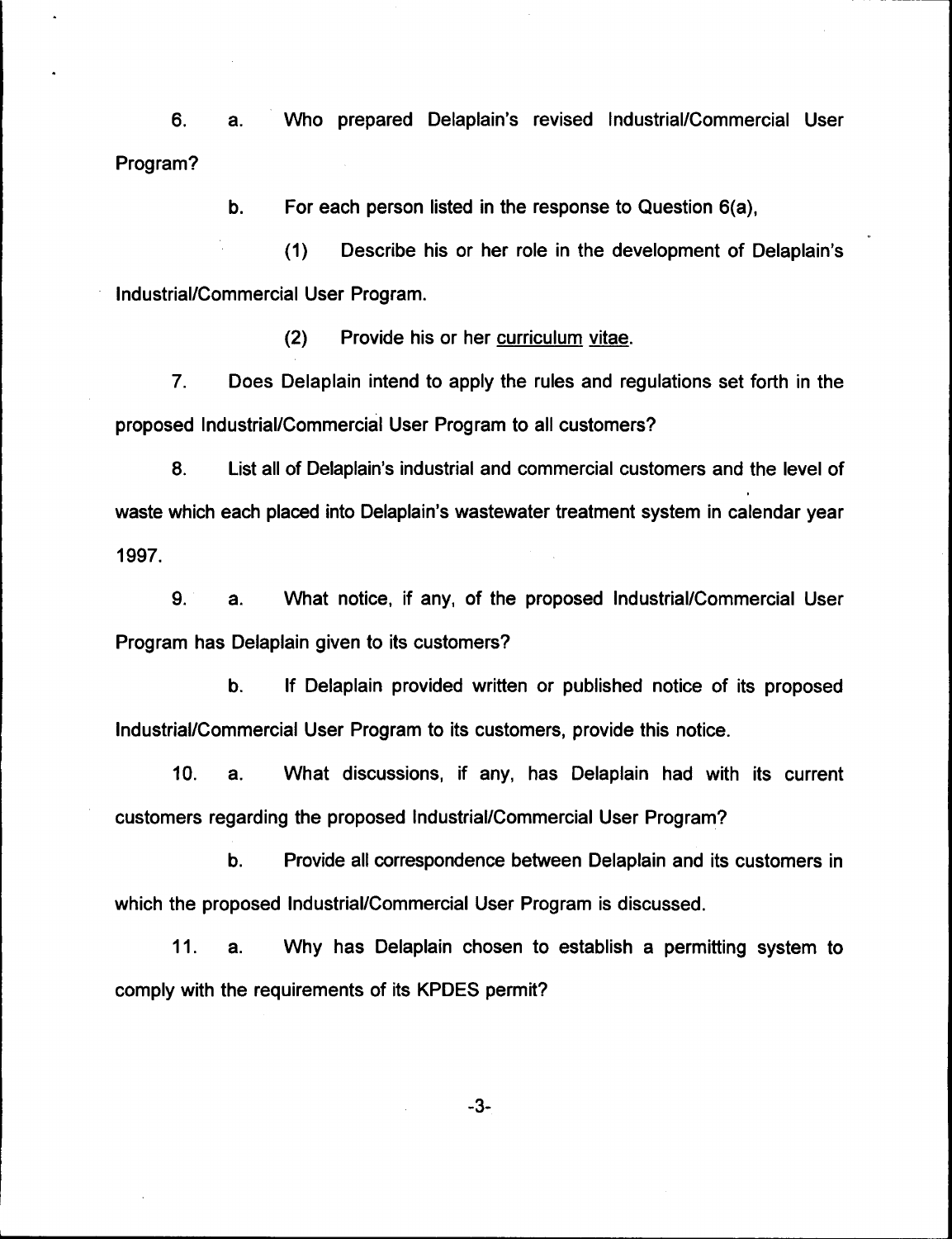b. What consideration, if any, did Delaplain give to promulgating in its filed rate schedules regulations that would establish testing and reporting requirements for its industrial and commercial customers and quality standards for their wastewater'?

12. a. Will the conditions of each permit (e.g., frequency of reporting, types of report, discharge parameters) be the same for all industrial and commercial customers?

b. If no,

(1) Explain why conditions would vary among industrial customers.

(2) What criteria will be used to establish differing conditions?

13. Under what conditions would an industrial customer be required to submit monitoring reports more frequently than each quarter?

14. a. Does Delaplain currently require any of its customers to execute an operating agreement as a condition to receiving wastewater service?

b. If yes,

(1) What classes of customers are required to execute such agreement?

(2) When did Delaplain first impose this condition of service?

(3) Provide the standard form operating agreement.

15. Why is the life of a permit limited to two years?

16. Assuming the proposed Industrial/Commercial User Program Policy becomes effective, when must a current customer apply for a permit from Delaplain?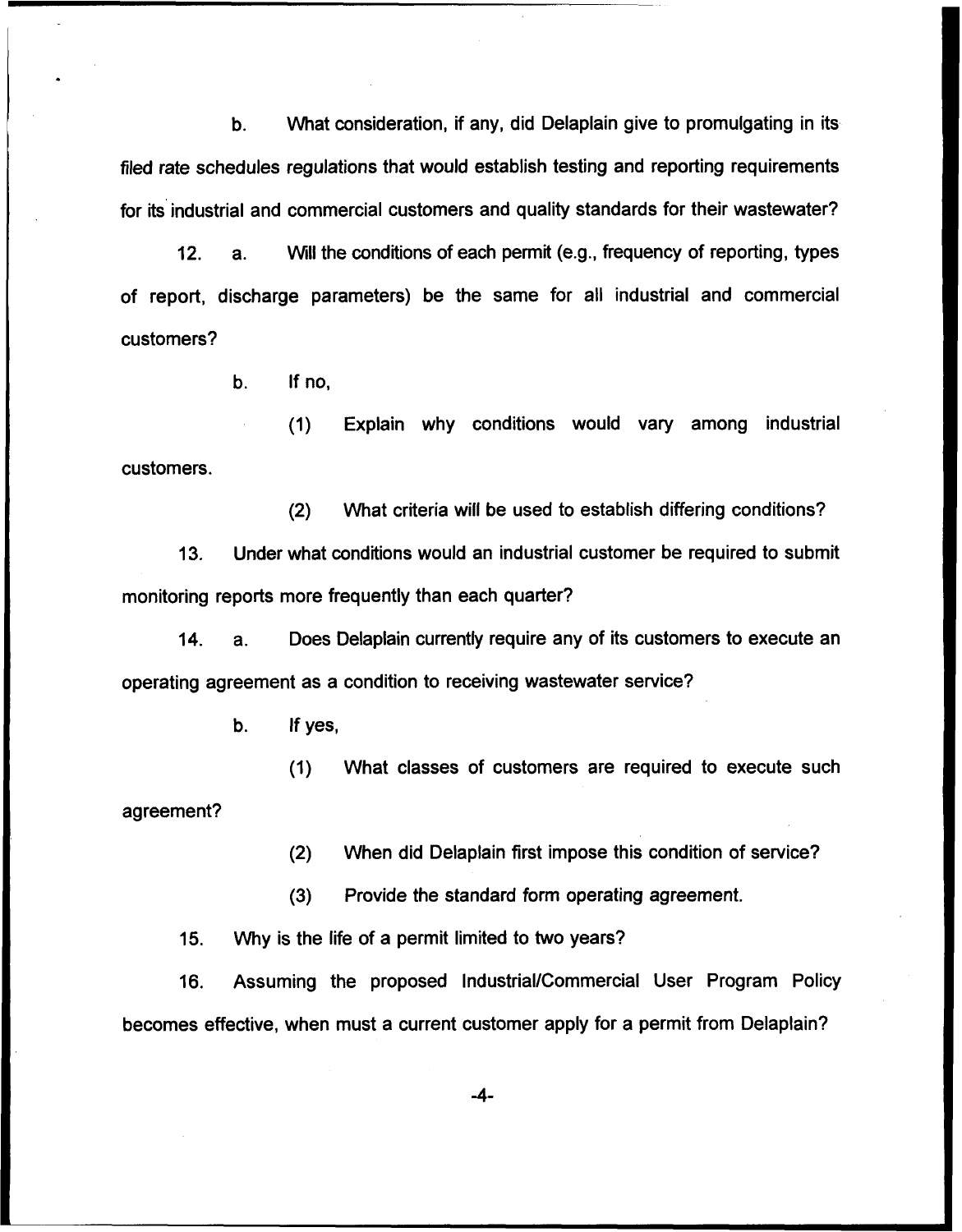17. Define the term "objectionable material" that is found at page 1-3 of the proposed Industrial/Commercial User Program.

18. Define "commercial user."

19. a. What notice of utility inspections, if any, does Delaplain intend to provide to its industrial and commercial customers?

 $b<sub>1</sub>$ Will an industrial or commercial customer have the right to have its representative present at such inspections?

20. Refer to Industrial/Commercial User Program Policy 5.2. What form (e.g,, telephone, personal visit, written) of notification must the customer provide?

21. Refer to Industrial/Commercial User Program Policy 7.3.

a. Define "approved laboratory."

b. Who determines if a testing laboratory is an "approved laboratory"?

c. What criteria is used to certify an "approved laboratory"?

22. Explain why the industrial or commercial customer rather than Delaplain should be required to maintain all testing records for a minimum of three years.

23. Explain why, under the proposed Industrial/Commercial User Program Policy, Delaplain does not require the customer to submit the testing results directly to it.

24. a. Under what authority may Delaplain assess a civil penalty against an industrial or commercial customer for knowingly making any false statement or tampering with a monitoring device?

 $-5-$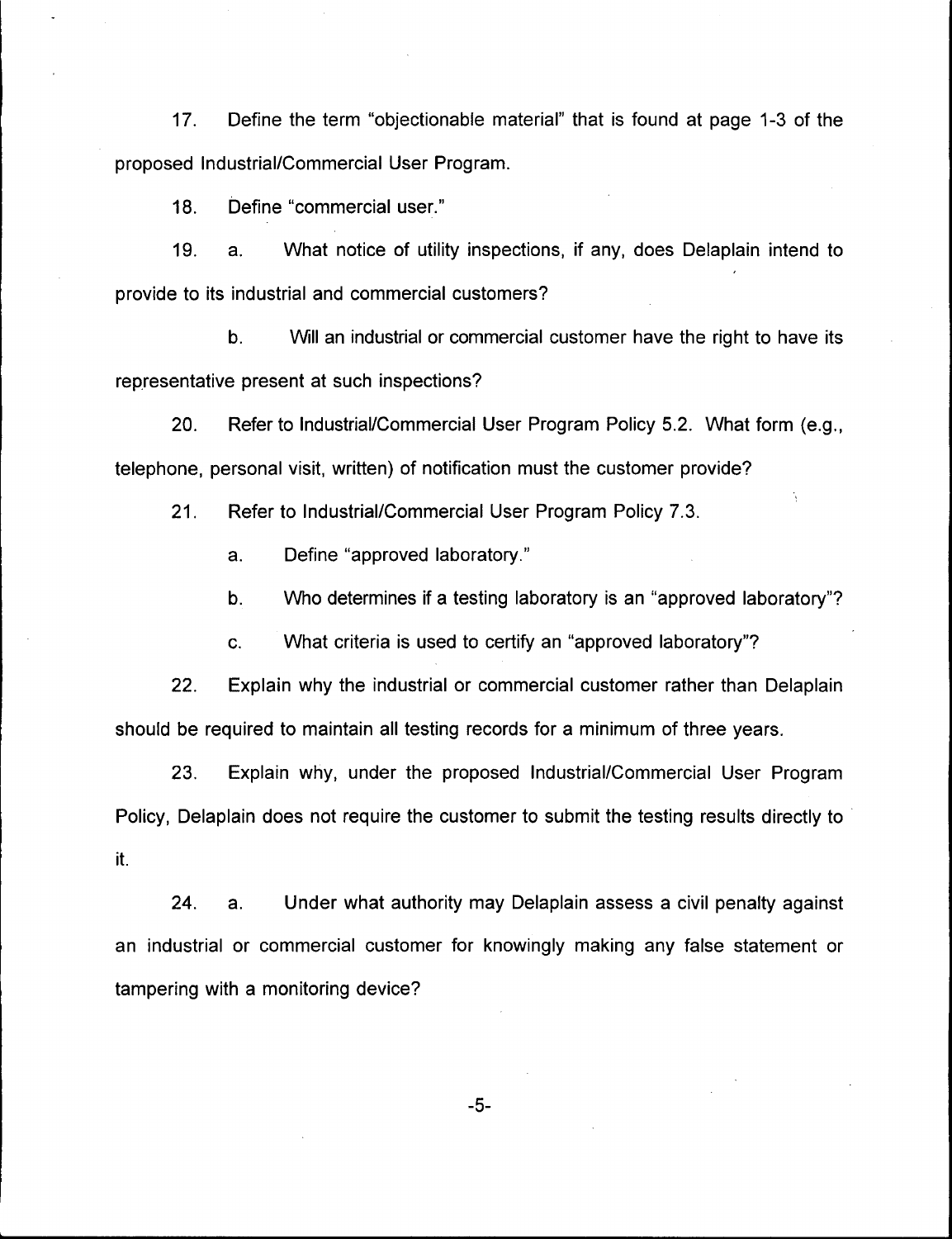b. Under what authority could any governmental body assess a civil penalty against an industrial or commercial customer for knowingly making any false statement to Delaplain or tampering with a monitoring device which is required by Delaplain's Industrial/Commercial User Policy?

25, Refer to Industrial/Commercial User Program Policy 11.1. Under what legal authority does Delaplain have to assess a penalty for non-compliance with its policy?

26. How did Delaplain determine the penalty amounts set forth in Industrial/Commercial User Program Section 4?

27. If a customer violates the Industrial/Commercial User Program,

a. Who determines the penalty amount?

b. What criteria is used to determine the penalty amount?

28. What, if any, restrictions will be placed on Delaplain's use of any penalties assessed for a violation of the proposed Industrial/Commercial User Policy?

29. Why should Delaplain's assessment of any penalties assessed for a violation of the proposed Industrial/Commercial User Policy not be considered as an unjust windfall for the utility?

30. Refer to Industrial/Commercial User Program, Section 4. Among the "Enforcement Responses" listed in this section is "criminal investigation."

a. Explain how a customer's failure to comply with the proposed Industrial/Commercial User Policy may result in a criminal investigation against that customer.

b. VVho initiates the "criminal investigation"?

-6-